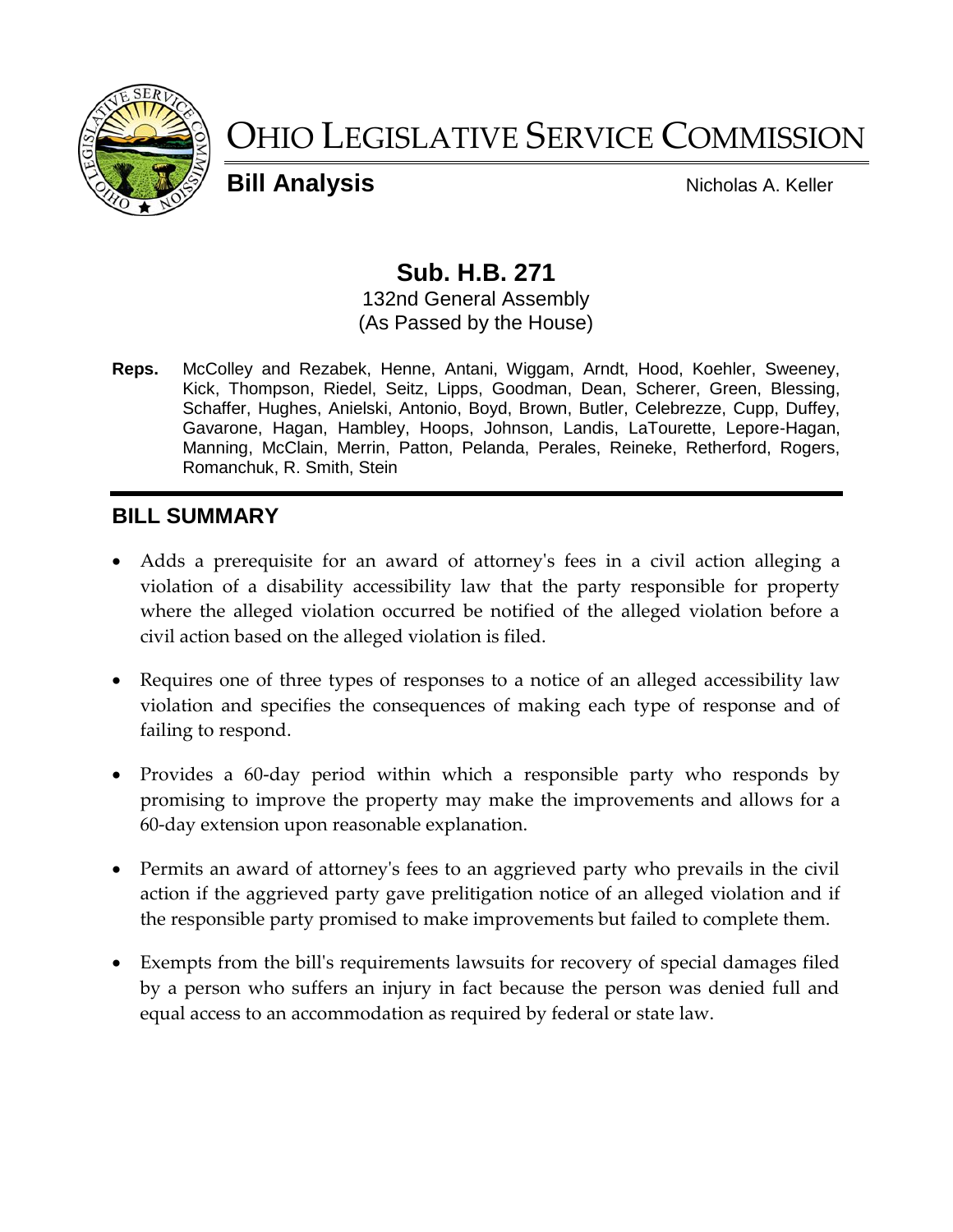# **CONTENT AND OPERATION**

# **Overview**

The bill permits an alleged aggrieved party claiming a violation of an accessibility law to notify the owner, agent, or other responsible party of the property (responsible party) of the alleged violation before filing a civil action. A decision by an alleged aggrieved party to file a civil action without serving notice affects the party's ability to recover attorney's fees (see "**Damages and attorney's fees**," below).

An "accessibility law" is either of the following:

- The provision in the Ohio Civil Rights Law that declares it to be an unlawful discriminatory practice for a person in control of a place of public accommodation, except for limited reasons, to deny a person with a disability the full enjoyment of the place of public accommodation;
- Any federal law that ensures accessibility for a person with a disability to services, programs, places of public accommodation, public conveyance and modes of transportation, streets, highways, sidewalks, walkways, buildings, medical facilities, and other public places.

Ohio laws relating to housing discrimination are not "accessibility laws" under the bill.<sup>1</sup>

A "disability" is a physical or mental impairment that substantially limits one or more major life activities, including the caring for one's self, walking, and seeing. The term includes having a record of a physical or mental impairment and being regarded as having a physical or mental impairment.<sup>2</sup>

# **Service and contents of notice**

An alleged aggrieved party who elects to serve notice to the responsible party must do so by personal service, in accordance with applicable state or federal laws, or by certified mail. The notice must identify the alleged accessibility law violation occurring on the property.<sup>3</sup> The bill provides a model for the notice (see "**Notice form**," below).

<sup>&</sup>lt;sup>1</sup> R.C. 4112.16(F)(1); R.C. 4112.02(G) and (H), not in the bill.

 $2$  R.C. 4112.01(A)(13), not in the bill.

 $3$  R.C. 4112.16(A).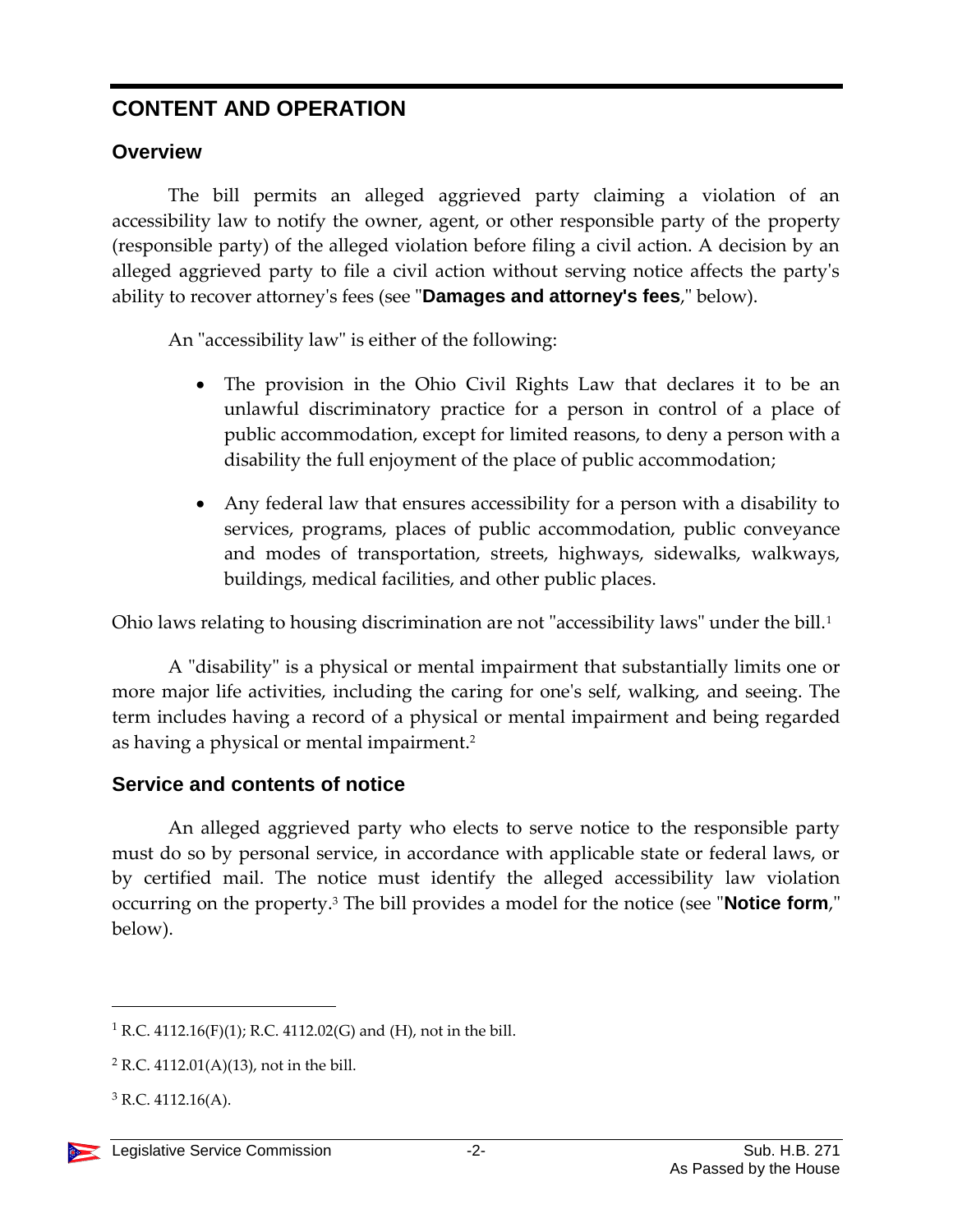### **Response to notice**

A person who receives the notice must respond to the alleged aggrieved party by personal service or certified mail within 15 business days after the notice is served or sent. The response must do one of the following:

(1) Expressly state that improvements will be made to bring the property into compliance with applicable accessibility laws. If the responsible party makes the improvements within the 60-day period or provides a reasonable explanation as to why the improvements are not completed, such a response may not be considered an admission of guilt and is inadmissible as evidence in any future actions based on the same facts filed against the respondent.

(2) Challenge the validity of the alleged violation;

(3) State that the alleged violations identified by the alleged aggrieved party have been corrected to comply with applicable accessibility laws. The responsible party must attach evidence to the response that verifies those improvements.<sup>4</sup>

## **Filing of action**

An alleged aggrieved party who serves notice may not file a civil action until one of the following occurs (see **COMMENT**):

(1) If the response states that improvements will be made to bring the property into compliance with applicable accessibility laws, the responsible party fails to make the improvements or bring the property into compliance with accessibility laws within 60 days and, in the opinion of the alleged aggrieved party, fails to provide a reasonable explanation for the failure;

(2) The response challenges the validity of the alleged violation;

(3) The response states that the alleged violation has been corrected but the alleged aggrieved party reasonably believes that the alleged violation continues to exist;

(4) The responsible party fails to respond to the notice within 15 business days.<sup>5</sup>

 $4$  R.C. 4112.16(C), (D)(1)(b), and (F)(2).

 $5 R.C. 4112.16(A)$  and  $(D)(2)(a)$ .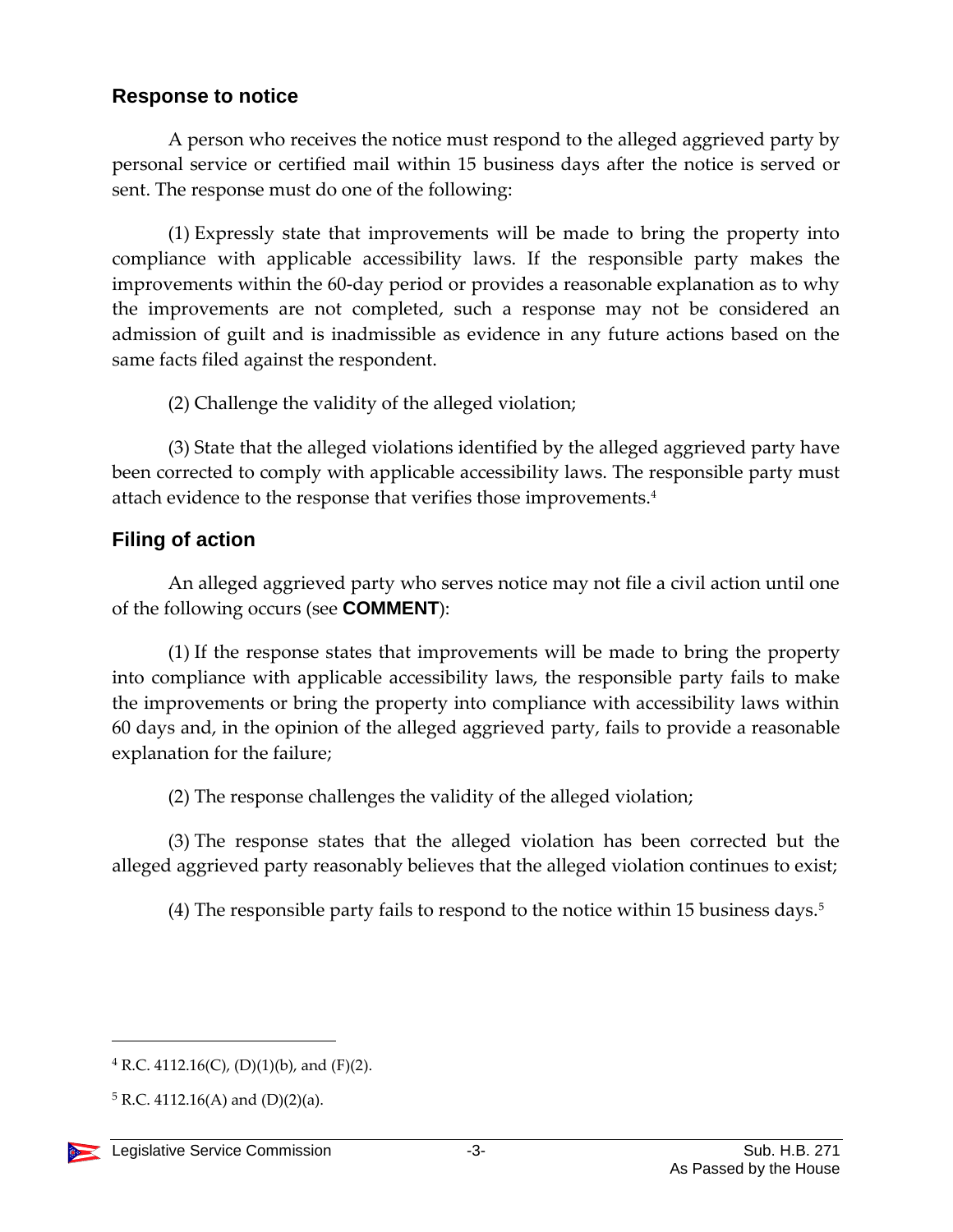### **Opportunity to correct violation**

Under the bill, a responsible party who states that improvements will be made to bring the property into compliance with applicable accessibility laws has 60 days to remedy the alleged violation. The 60-day period begins on the date the alleged aggrieved party receives the response. The responsible party may extend the time for compliance, up to an additional 60 days, upon providing a reasonable explanation as to why the improvement requires more than 60 days to complete. Reasonable explanations include demonstrated need for delay, such as construction and permitting related issues. If the responsible party fails to make the necessary improvements within the 60 day period and, in the opinion of the alleged aggrieved party, fails to provide a reasonable explanation as to why the improvements were not completed, the alleged aggrieved party may file a civil action for the accessibility law violation against the responsible party.<sup>6</sup>

#### **Damages and attorney's fees**

If an alleged aggrieved party files a civil action alleging violation of an accessibility law without serving the required prelitigation notice,<sup>7</sup> the alleged aggrieved party (now the plaintiff) generally is not entitled to attorney's fees upon winning the case. The plaintiff may receive attorney's fees, however, if the trial court determines that attorney's fees are appropriate due to the nature of the violation, including its willfulness, duration, or severity.

If the plaintiff wins in a civil action filed after giving notice, the plaintiff is normally entitled to reasonable attorney's fees in addition to any other available remedies if the responsible party fails to make the improvements within the 60-day period or to provide a reasonable explanation for the delay. However, the plaintiff is not entitled to attorney's fees if: (1) the plaintiff filed the action before the expiration of an extension period invoked by the responsible party, (2) the court determines that the responsible party's explanation as to the necessity of the extension was reasonable, and (3) the defendant makes the improvements to bring the property into compliance with applicable accessibility laws during the period of extension.<sup>8</sup>

 $8$  R.C. 4112.16(A) and (D)(2)(b).

 $6$  R.C. 4112.16(D)(1)(a) and (2)(a).

<sup>&</sup>lt;sup>7</sup> In the Ohio Civil Rights Law, a complainant who is not an aggrieved person can commence a civil action on behalf of the aggrieved person (R.C. 4112.05(B)(1), 4112.051(A)(2), 4112.052, and 4112.06, not in the bill).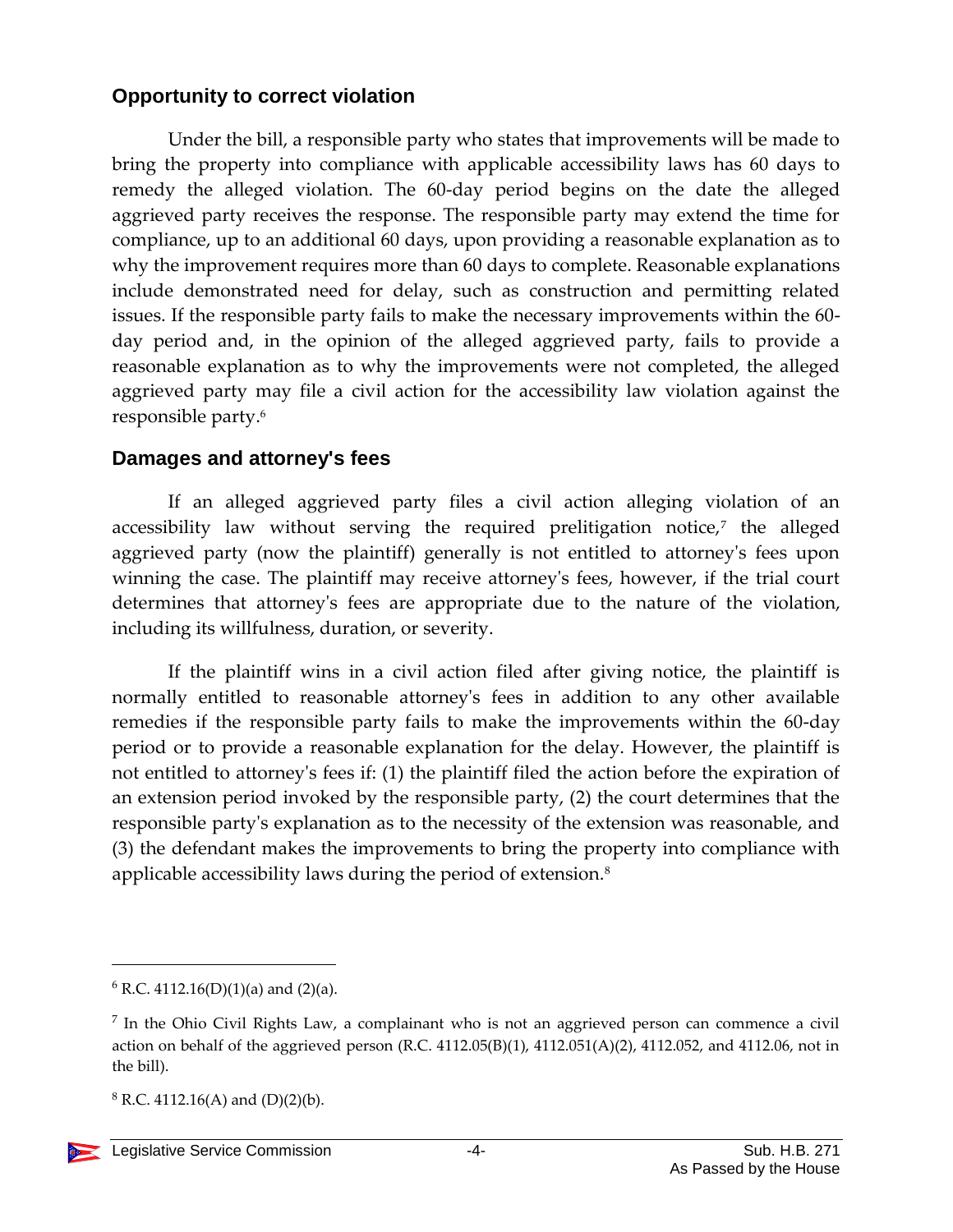The plaintiff may not receive any damages or attorney's fees for any action arising out of the same or similar facts that served as a basis for the alleged violation if the responsible party who receives prelitigation notice of a violation does either of the following:

- Makes improvements to bring the property into compliance with the applicable accessibility laws within the statutory 60-day period and provides evidence to the plaintiff that the improvements were made;
- Demonstrates to the court's satisfaction that the explanation given for the necessity of an extension was reasonable.

The plaintiff may receive damages and attorney's fees for actions arising out of a recurrence of the same or similar alleged accessibility law violation if it is determined that the responsible party failed to maintain accessibility following the initial improvements.<sup>9</sup>

#### **Applicability**

The bill does not limit actions for recovery of special damages filed by any person who suffers an injury in fact because the person was denied full and equal access to an accommodation as required by federal or state law. The bill does not apply to charges filed with the Ohio Civil Rights Commission or deferred to the Commission under federal law. It also does not preclude the Commission from investigating charges of discrimination against a place of public accommodation.<sup>10</sup>

#### **Notice form**

The notice described in the bill must be in substantially the following form or furnish similar information:

> THIS LETTER IS TO INFORM YOU THAT THE PROPERTY LOCATED AT (address of property), FOR WHICH YOU ARE THE PROPERTY OWNER, AGENT, OR OTHER RESPONSIBLE PARTY, MAY BE IN VIOLATION OF FEDERAL AND/OR STATE ACCESSIBILITY LAWS AND CAUSED HARM TO (name of alleged aggrieved party).

> SPECIFICALLY, THE POSSIBLE VIOLATION(S) HAS/HAVE BEEN IDENTIFIED AS FOLLOWS:

 $10$  R.C. 4112.16(E).



 $9$  R.C. 4112.16(D)(2)(c).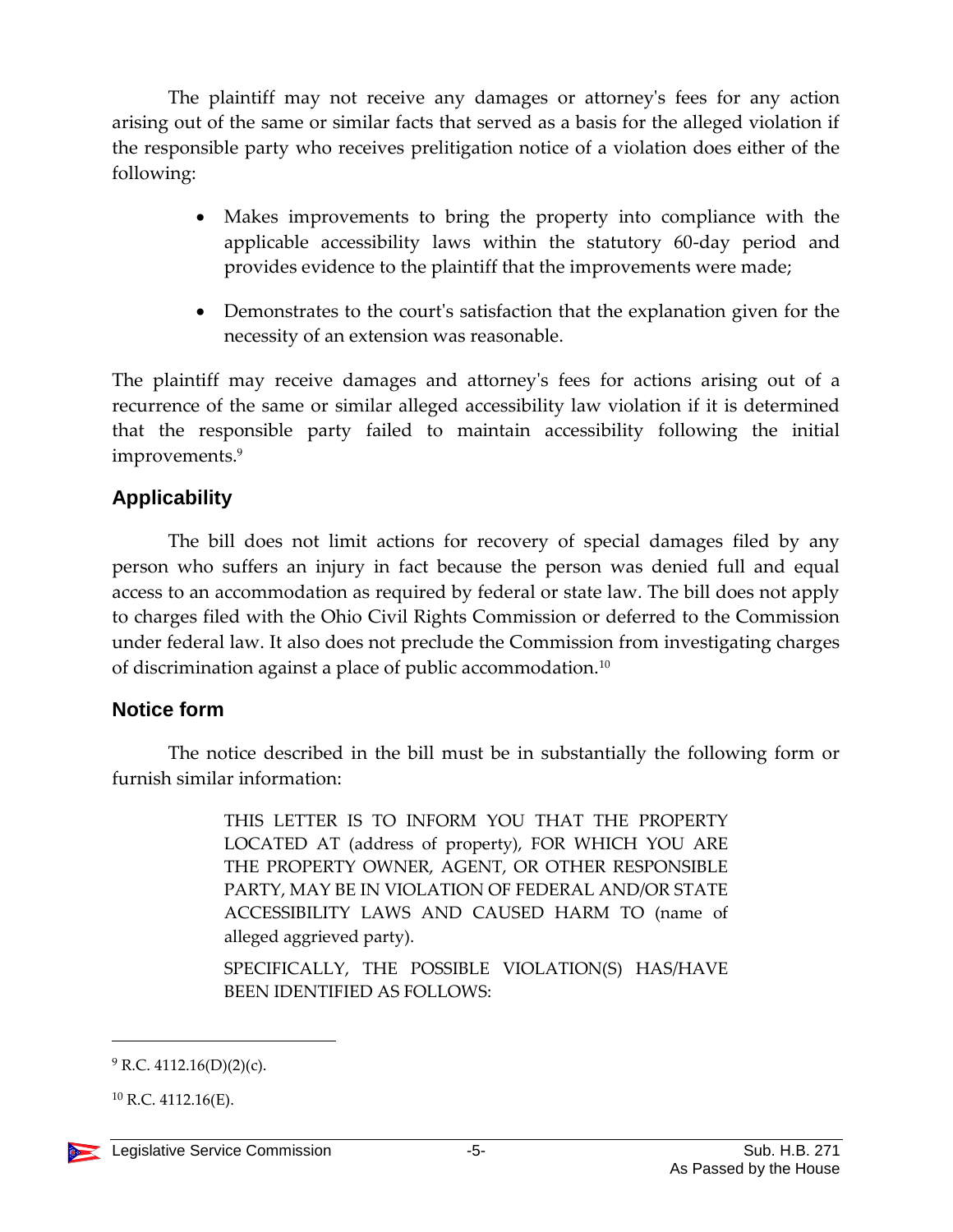(Notice must identify the specific facts that constitute the alleged violation, including the approximate date on which the alleged violation occurred or was observed and identification of the location of the alleged violation with sufficient detail, so that the location can be identified by the property owner, agent, or other responsible party.)

YOU HAVE 15 BUSINESS DAYS TO RESPOND TO THIS NOTICE BY PERSONAL SERVICE OR CERTIFIED MAIL. YOUR RESPONSE MUST BE ADDRESSED TO (address where personal service may be received or certified mail may be sent). OHIO LAW ALLOWS YOU TO RESPOND IN ONE OF THREE WAYS:

(1) YOU MAY EXPRESSLY STATE THAT IMPROVEMENTS WILL BE MADE TO BRING THE PROPERTY INTO COMPLIANCE WITH APPLICABLE ACCESSIBILITY LAWS. IF YOU RESPOND IN THIS MANNER, YOU HAVE A MAXIMUM OF 60 DAYS TO COMPLETE THESE IMPROVEMENTS. THE 60- DAY PERIOD SHALL BEGIN ON THE DATE YOUR RESPONSE TO THIS NOTICE IS RECEIVED AT THE ADDRESS GIVEN ABOVE. IF THE IMPROVEMENTS NECESSARY TO BRING THE PROPERTY INTO COMPLIANCE WITH THE APPLICABLE ACCESSIBILITY LAWS ARE NOT COMPLETED WITHIN THE 60-DAY PERIOD, THE ALLEGED AGGRIEVED PARTY MAY BRING A LAWSUIT AGAINST YOU. YOU MAY EXTEND THE 60-DAY PERIOD ONLY IF YOU PROVIDE A REASONABLE EXPLANATION AS TO WHY IMPROVEMENTS CANNOT BE MADE WITHIN 60 DAYS. REASONABLE EXPLANATIONS INCLUDE DEMONSTRATED NEED FOR DELAY, SUCH AS CONSTRUCTION AND PERMITTING RELATED ISSUES.

(2) YOU MAY CHALLENGE THE VALIDITY OF THE ALLEGED VIOLATIONS. IF YOU RESPOND IN THIS MANNER, THE ALLEGED AGGRIEVED PARTY MAY BRING A LAWSUIT AGAINST YOU IMMEDIATELY.

(3) IF THE VIOLATIONS LISTED ABOVE ARE THE SAME AS OR SIMILAR TO PREVIOUS VIOLATIONS THAT YOU BELIEVE HAVE BEEN CORRECTED, YOU MAY RESPOND BY STATING THAT THE NECESSARY IMPROVEMENTS HAVE BEEN MADE TO BRING THE PROPERTY INTO COMPLIANCE WITH THE APPLICABLE ACCESSIBILITY LAWS. YOU MUST ALSO ATTACH EVIDENCE THAT VERIFIES THOSE IMPROVEMENTS.